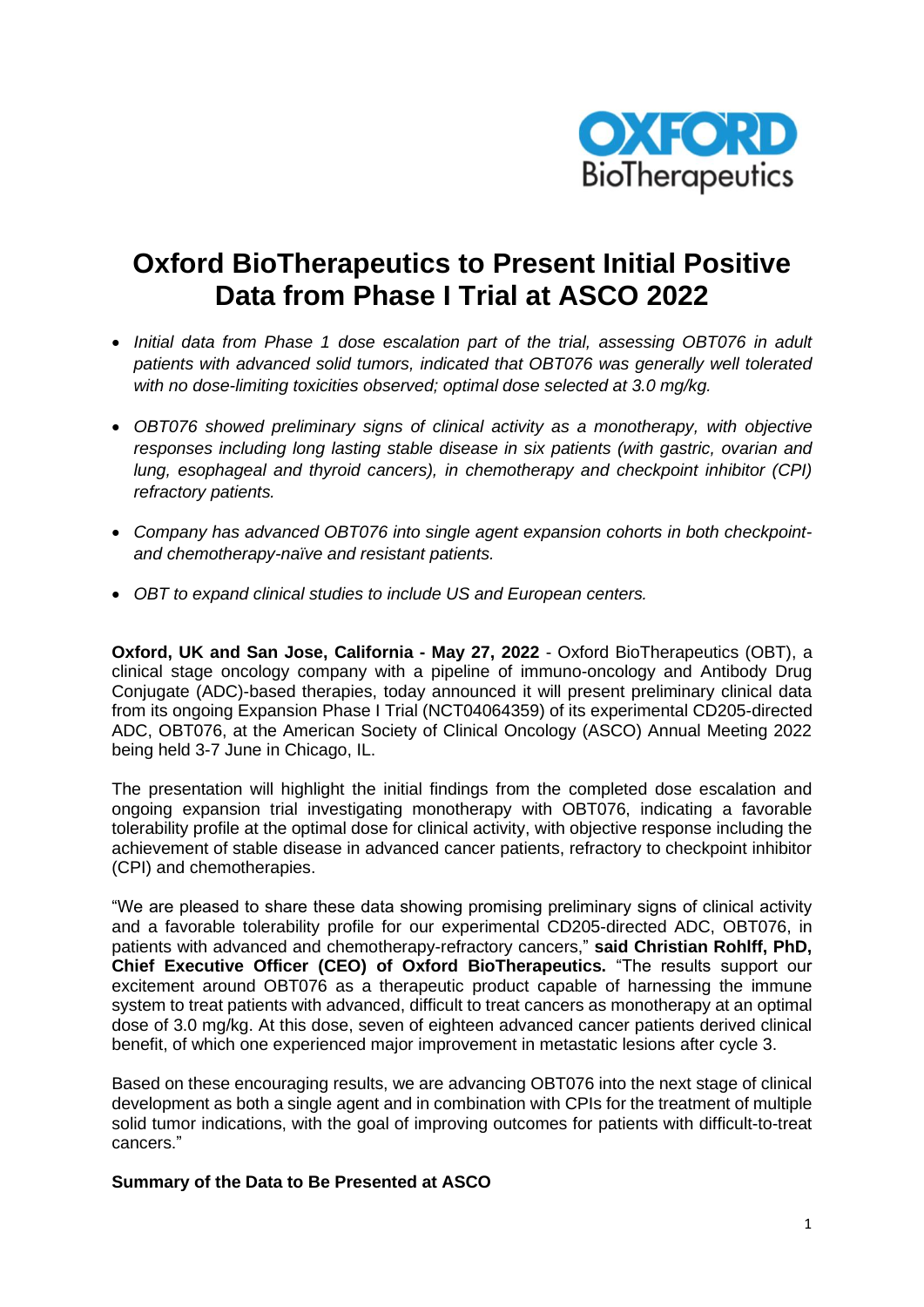The purpose of the dose escalation portion of the ongoing OBT076 trial, to be presented at ASCO, is to evaluate primary objectives of safety and tolerability, and secondary objectives of pharmacokinetics (PK), pharmacodynamics (PD) and antitumor activity of OBT076 as a monotherapy in patients with advanced solid tumors having high expression of target protein CD205. CD205 is a type I transmembrane glycoprotein, with unique characteristics that make it an ideal target for ADC therapy.

As of the data cut-off (January 31, 2022), the trial had enrolled 18 patients with advanced solid tumors with at least 1 metastatic site in the dose escalation part of the study (Part 1) and two patients in the ongoing expansion basket trial enriched in indications where preliminary efficacy has been shown (Part 2). The patients received OBT076 intravenously (IV) once every three weeks (Q3W) followed by Granulocyte Colony Stimulating Factor (GCSF) 8 days following dosing with OBT076. In part 1 of the study, doses of 1.6, 2.5, 3.0 and 3.5 mg/kg were evaluated. Dose limiting toxicity (DLT) was defined as neutropenia.

PK data showed that Cmax of 40.000-90.000 ng/ml was achieved between 2.5 and 3.5mg/kg. In Part 1, seven patients derived clinical benefit despite being in disease progression at trial entry of which one experienced major improvement with complete disappearance of ascites and metastatic adenopathy after cycle 3. At a dose of 3.0 mg/kg, OBT076, as a single agent, showed a favorable safety profile with manageable neutropenia and antitumor activity in gastric, ovarian and lung cancer. No DLTs were observed at this dose.

"I am highly encouraged by these initial results from the OBT076 trial, particularly the clinically meaningful responses to treatment with OBT076 as a monotherapy in chemotherapyrefractory patients with gastric, ovarian and lung cancers," **said Abderrahim Fandi, M.D. PhD., Chief Medical Officer of Oxford BioTherapeutics.** "I look forward to the full analysis of the trial and further clinical development of OBT076 as a therapeutic for solid tumors where there is significant unmet need in these difficult to treat cancers."

The e-poster and abstract are accessible on the ASCO conference website. The abstract and presentation details are as follows:

- **Title:** *Phase 1 study of OBT076, first in class anti-DEC205 ADC, in patients with advanced/metastatic solid tumors: safety, efficacy and PK/PD results*
- **Session:** Developmental Therapeutics Molecularly Targeted Agents and Tumor **Biology**
- **Abstract #:** 3028
- **Date & Time:** Sunday, June 5, 2022 at 8:00 -11:00 AM CDT
- **Authors:** Olivier Rixe, Shou-Ching Tang, Solmaz Sahebjam, Monica Mita, Alain Mita, Lee Rosen, Arnima Bisht, Abderrahim Fandi, Christian Rohlff, Rutika Mehta.

# **OBT076 Further Clinical Development Plans**

Based on these preliminary results, OBT plans to advance OBT076 into Phase 1b trials assessing the safety of OBT076 as a monotherapy as well as in combination in both checkpoint-naïve and resistant patients with solid tumors. Subsequent disease-specific Phase 2a trials are planned in non-small cell lung, ovarian and gastric cancer patients. OBT is also planning for later-stage trials of OBT076, including in combination with CPI.

# **About Oxford BioTherapeutics**